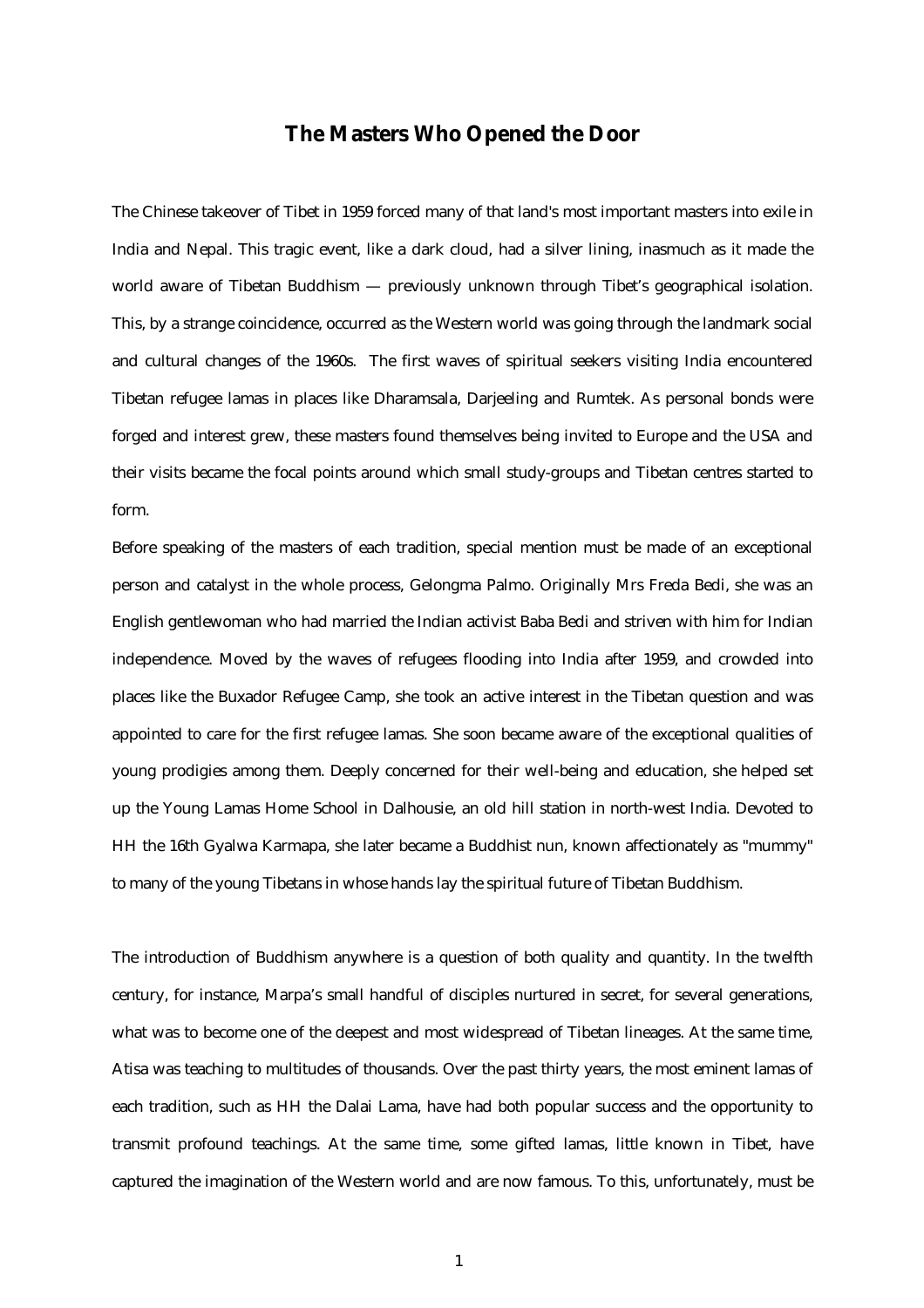added a certain number of Tibetans of little or no spiritual repute in their own land who have set themselves up as important teachers in a gullible Western world. Authentic Tibetan masters may know them for the charlatans they are but can do little about them. The selection in the following pages of the recognised masters who first brought Tibetan Buddhism to the West can only be but a representative sample and is far from exhaustive, especially with respect to the secret Marpas who are transmitting now, away from the public eye, the deep spirituality of Buddhism's future.

**His Holiness Tenzin Gyatso, the 14th Dalai Lama** has become the world's best known Buddhist. Loved for his warmth, directness, humour and dialogue with other religions and Western scientists and philosophers, he has conveyed not just the philosophy but the inner feel of Buddhism to millions of people. He was born in 1935 into a humble farming family in the remote Amdo region of northeastern Tibet. Recognised at the age of two, he was taken to Lhasa in 1939 and enthroned in 1940. His Holiness received a thorough religious education as well as a preparation for his second role: that of King. He assumed full temporal responsibility at the age of sixteen and had to visit China in 1954 to discuss Tibet's future with Mao Tse Tung. By the age of twenty-four he had attained the highest scholastic distinction. However, he was obliged to lead his government into exile in 1959, after the civil uprising against the Chinese forces. Eventually some one hundred thousand Tibetans followed him into exile in India and Nepal.

At the invitation of the Indian government, he settled in the old hill station of McCleod Ganj, in the foothills of the Himalaya. This became not only the focal point for monks and lamas of the Gelugpa school but also a key point of exchange between East and West. Many leading lights among contemporary Western Buddhist scholars started their Tibetan connection there in the late sixties and early seventies. His Holiness continued his own studies of all four Tibetan traditions and authored some books while signing many others, made from lectures given while travelling the world. In 1989 he was awarded the Nobel Prize for Peace for his campaign for bringing Tibet to peaceful independence.

The Dalai Lama is well known for his work in building bridges between Buddhism and other disciplines. Through encounters with leaders of other religions, such as HH the Pope, or with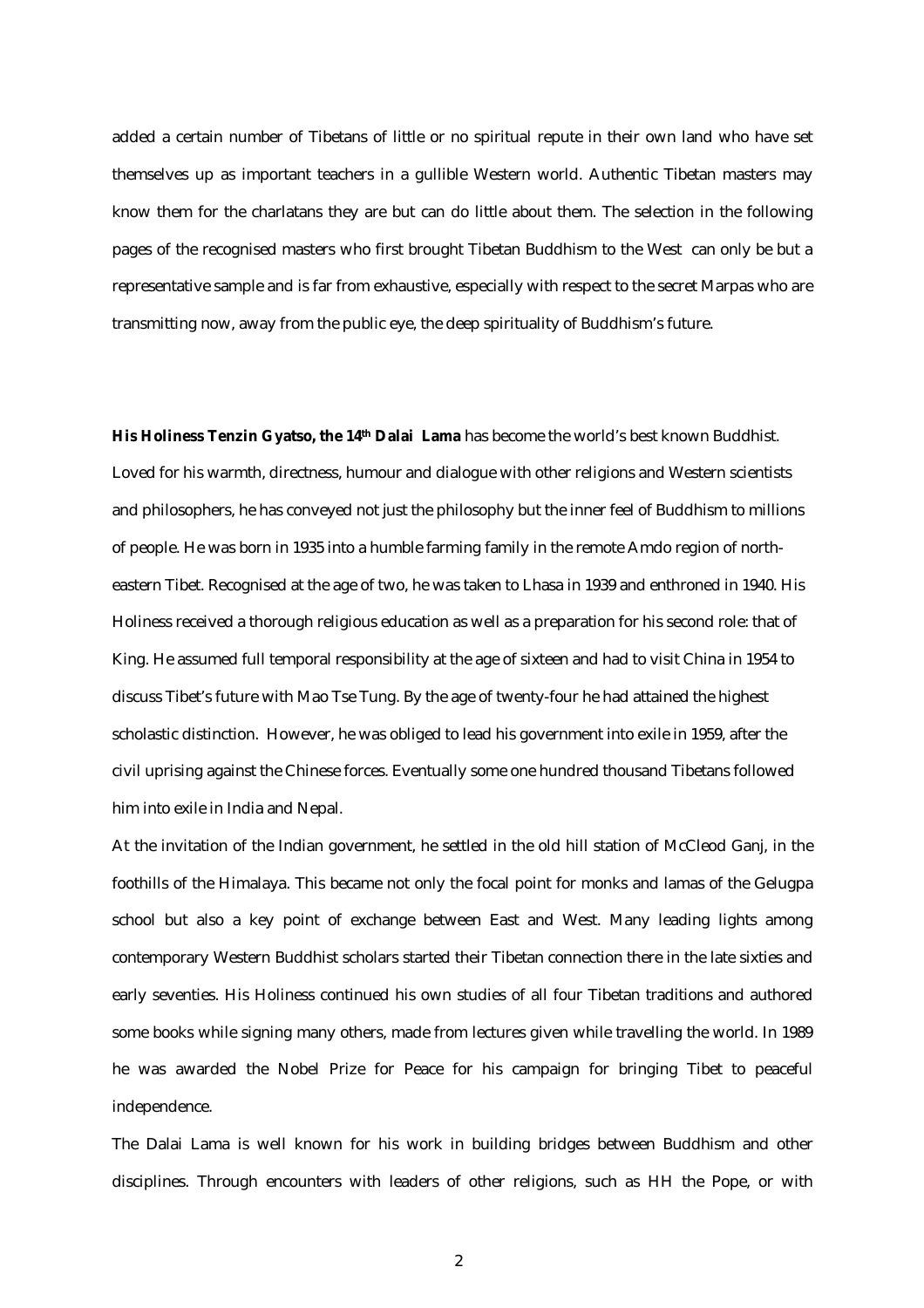physicists and philosophers, he has shown a willingness to test the gold of Buddhism in the fire of modern discoveries and his desire to align its strength with that of other religions to further common goals such as the reduction of war, poverty and ignorance in the world.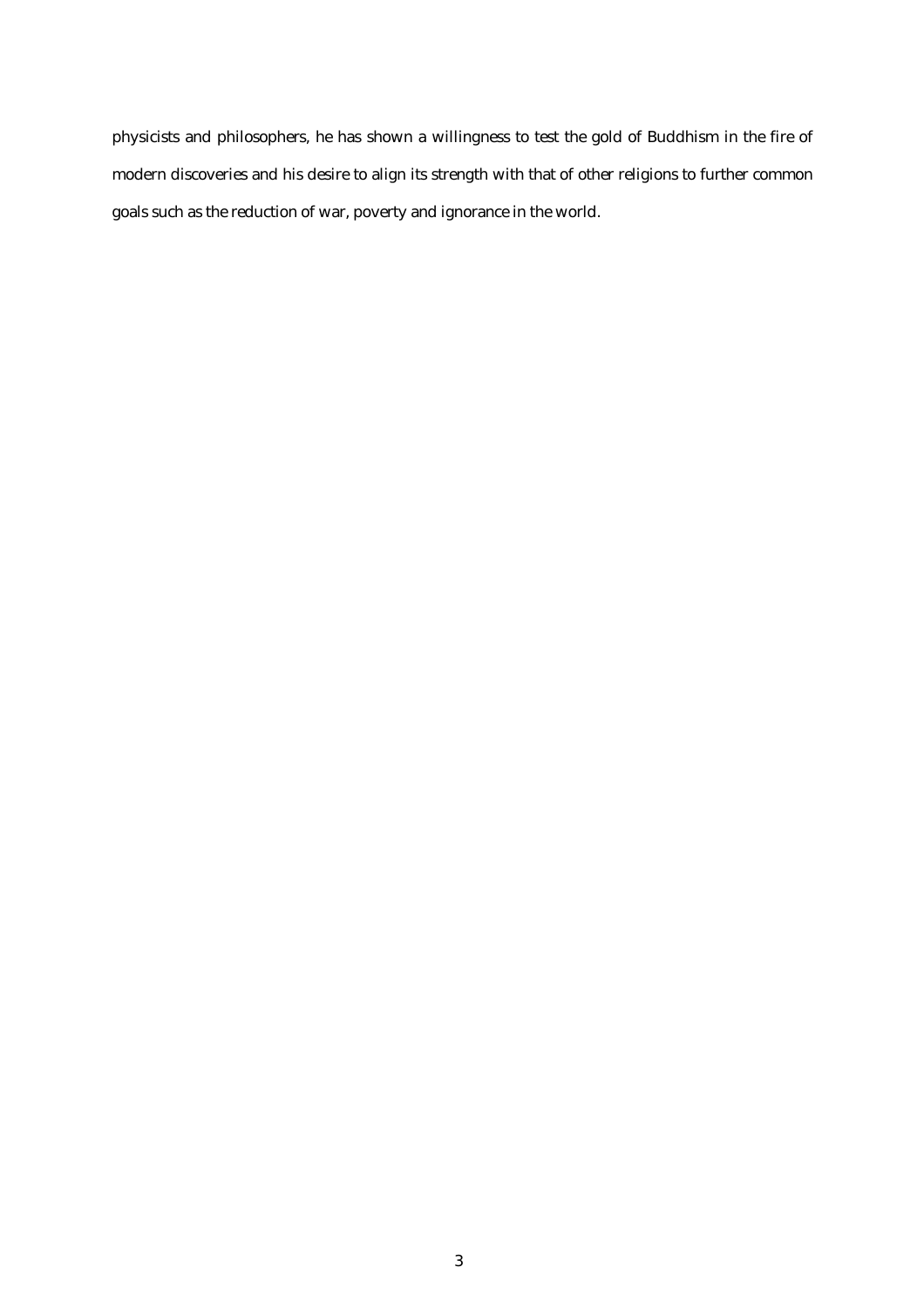### **Nyingmapa**

The two lamas traditionally most important to the Nyingma lineage were not among the early adult refugees and the first contacts with the Western world occurred through the masters Dudjom Rinpoche, Dilgo Khyentse Rinpoche and Tarthang Tulku.

**Dudjom Rinpoche** (1904-1987) was born in south-eastern Tibet and recognised as the reincarnation of the recently-deceased Dudjom Lingpa, a famous discoverer of hidden texts (*terma*). As a young lama, he studied at all the great seats of Nyingma learning and with many famous and accomplished teachers. He ended up being in the unique position of holding all the Nyingma lineages. He himself discovered *terma* and disseminated their teachings. More importantly, he was a fully-accomplished master of the Great Perfection teachings, able to communicate their inner meaning through direct mind-to-mind transmission to suitable disciples. A prolific author, his texts are appreciated for their sublime poetry and profound content.

His unique background caused him to be widely recognised as the acting senior Nyingma lama in exile. There, he revised, corrected and edited many texts, including the entire canon of his tradition. He also wrote a political history of Tibet at the request of HH the Dalai Lama. He established vital communities of people practising dharma in Kalimpong and Orissa and monasteries in Tsopema in northwest India and Boudnath in Nepal. These were frequented by many early Western visitors. Tsopema is a lake which played an important part in the story of Guru Padmasambhava. In caves in the hills around it are to be found many yogis in half retreat.

**Tarthang Tulku Kungaleg** is the reincarnate abbot of Tarthang monastery in the Golok region of Amdo, north-eastern Tibet. Born in 1935, he left Tibet in 1958 and went on to teach Buddhist philosophy for seven years at the Sanskrit University in Varanasi (Benares). In 1968, he left for America, where he established first the Nyingma Meditation centre, in California, and then Dharma Publishing. Dedicated to a high quality of research, translation and publication, Dharma publishing has produced some remarkable volumes creating benchmarks in Buddhist literature.

Tarthang Tulku pioneered much work making the Buddha's teachings available to a Western audience. Along with Chogyam Trungpa Rinpoche, he was one of the first Tibetans to write in a way which directly touched the hearts of Western readers. His earlier books especially show the gentle, commonsense psychology of simple Buddhist methods. This lign of approach developed intensively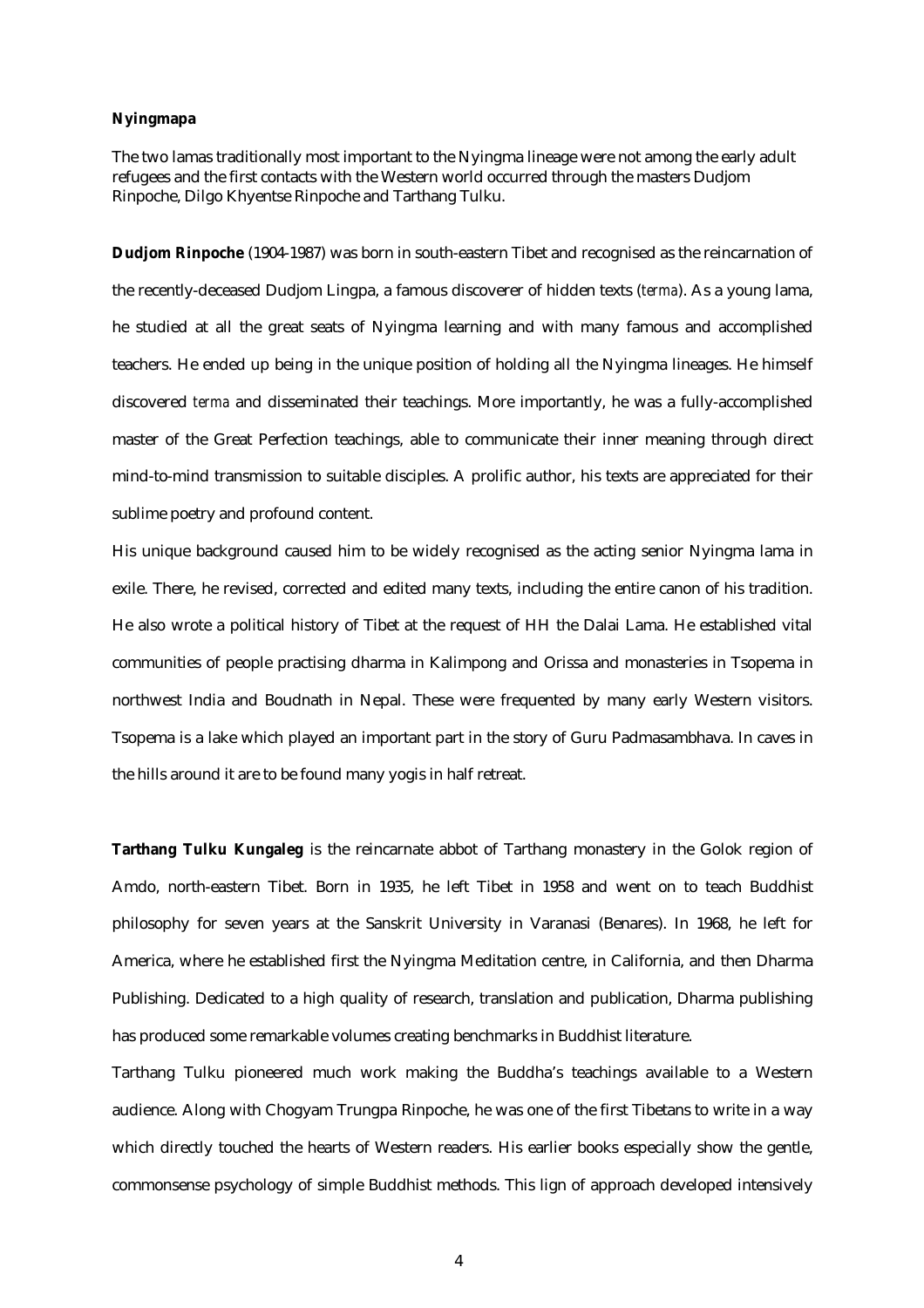and culminated in his teachings expressed in the work "Time, Space and Knowledge", the exercises, commentaries and use of in-depth psychology of which have made it a class textbook in many colleges.

Under his editorship, Dharma Publishing also produced a beautiful edition of the 120 volumes of the Buddhist canon.

**Dilgo Khyentse Rinpoche** (1910-1991), well over two metres in height, was a giant of Buddhism, both literally and metaphorically. His life incarnated perfection in both spheres of Buddhist development: erudition and meditation. The great master Mipham had recognised him as being an exceptional being while he was still in is mother's womb and he was subsequently formally enthroned and educated at Secchen monastery in eastern Tibet. As a young lama he studied under a host of eminent masters from all traditions and put their teachings into practice during long solitary retreats. Before leaving Tibet, he had spent over twenty years in remote caves and hermitages. He mastered the highest Great Perfection meditations and also discovered *terma*.

As an exile he established his monastery in Nepal and also became spiritual advisor to the royal family of Bhutan. One of the first lamas to tour the newly-established Tibetan Buddhist centres of the West, he served as a living example of Buddhism, his radiant, direct presence sweeping away people's doubts and bespeaking a spirituality beyond words.

## **Sakyapa**

His Holiness SakyaTrizin is the 41<sup>st</sup> throne-holders of the Sakya lineage. Born of the royal Khon family in 1945 in southern Tibet , he succeeded to the throne at the age of seven upon his father's death. He received a full training for his future responsibility, mastering the famous *lam-dre* teachings of the Sakyapas covering all levels of Buddhist practice. This was slightly interrupted by his flight from Tibet in 1959. His Sakya education completed, he also studied the non-sectarian (*ri-me*) teachings and received the Nyingma transmissions of Great Perfection and Iron Bridge. Under his inspiring presence, many monasteries and study centres were established in India and East Asia. He first toured the West in 1974.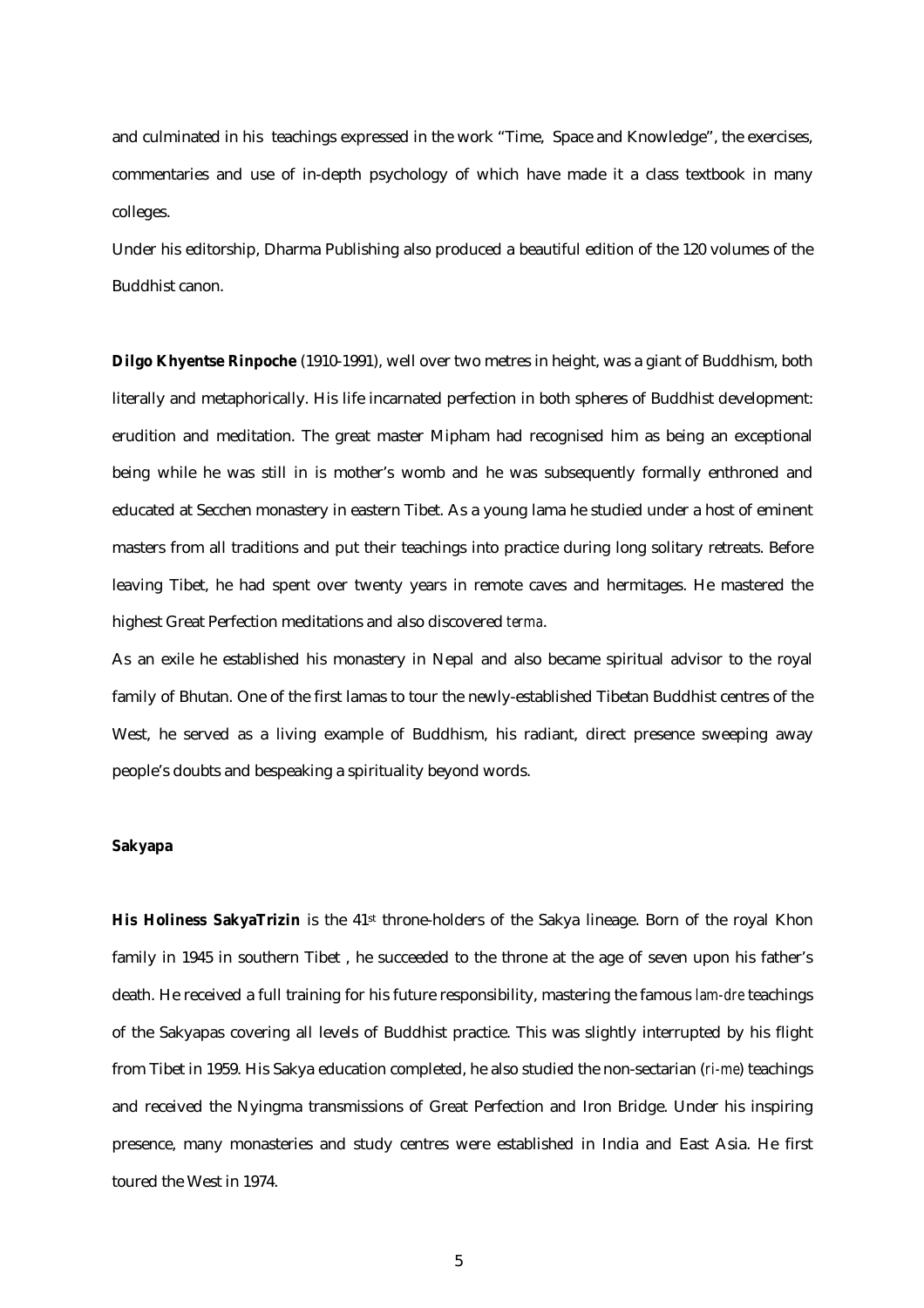**HH Jigdal Dagchen Sakya Rinpoche** is the forty-second generation holder of the Sakya Khon lineage and he received a thorough education suited to this elevated position. He then studied extensively under some thirty-five important gurus, including Dzongsar Khyentse and Dilgo Khyentse. In 1960 he moved to the USA where he founded the Sakya monastery as a seat from which he oversees a group of Sakya centres.

**Dezhung Rinpoche** (1906-1987) spent his childhood and youth studying under gifted masters from the Sakya, Nyingma and Gelug traditions. He was enthroned at the age of eighteen as the abbot of Dezhung monastery. An extremely learned master, he was also a deeply -realised master who had spent some ten years in solitary retreat. Folowing his flight from Tibet, he went almost immediately to America where he participated in research at the University of Washington, Seattle. He atught widely in the USA and Canada for some twenty years.

## **Kagyupa**

**His Holiness the 16th Gyalwa Karmapa** (1924 - 1981) was a child prodigy, born in Kham, Eastern Tibet. Recognised as the Karmapa reincarnation at the age of seven by the Tai Situ and Jamgon Rinpoches, he was enthroned by them. During the early part of this training, he was encouraged to quickly take up his traditional seat at Tsurphu monastery in central Tibet, where he also received teachings from the great Kangkar Rinpoche. As a young teenager, he returned to Kham to further the profound aspect of his Buddhist training under the Tai Situpa. There, he also received transmission of the Sakyapa lineages. Later, the elderly Situ and Jamgon lamas visited him in Tsurphu and completed his formal training. In 1954 he accompanied HH the Dalai Lama to Peking, to discuss Tibet with Mao. Foreseeing the inevitability of the Chinese takeover and the holocaust that it would entail, the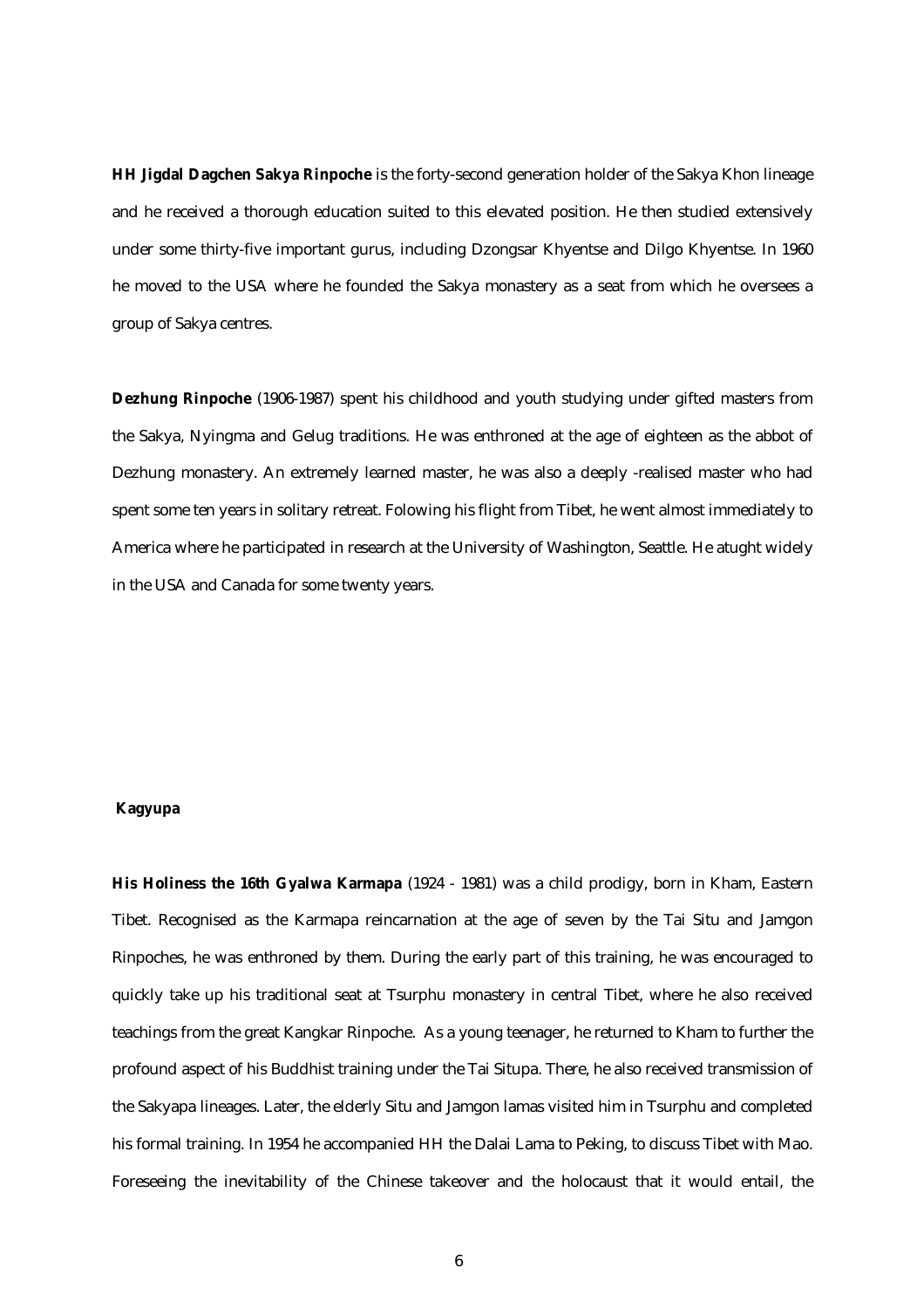Karmapa prepared his departure from Tibet carefully, leaving several months before the violent conflicts. He was accompanied by an entourage of lamas and in particular the young, high-ranking reincarnations. They saved many important relics and treasures by taking with them whatever could be carried. In response to the generous invitation of the Maharaja, the party travelled to Sikkim, which was an independent kingdom at the time, to the monastery of Rumtek, founded by the envoy of the ninth Karmapa. The Maharaja subsequently invited His Holiness to settle there.

The Karmapa developed Rumtek into one of the most impressive seats of learning and spirituality in India. In 1974 he left it to make a first grand tour of America and Europe. Many centres were established in the wake of these visits, which was followed by a second tour a few years later. His majestic, Buddha-like presence and total ease of spiritual mastery impressed Buddhists and non-Buddhists alike. Many were the stories of miracles, both in Tibet and the West  $-$  such as his rainmaking for the Hopi Indians, recorded on film, and his unique death, remaining with a warm heart in profound absorption for three days after clinical death in a major hospital near Chicago. Many considered him the greatest spiritual master of his day.

**Khempo Kalu Rinpoche** (1905-1992) was one of the most influential figures in the initial diaspora of Tibetan Buddhism. A remarkable figure, learned in all the traditions of Tibetan Buddhism and holder of their lineages, he embodied the simplicity and power of the true yogin and yet was also an extremely erudite and experienced scholar. In Tibet, he spent many years in solitary retreat, including twelve years spent alone in the wild snow-covered mountains. He became retreat master at the important Palpung monastery and then travelled widely, both giving and receiving teachings within all the great traditions. He incarnated the spirit of the non-sectarian (*ri-me*) movement. In 1955, the Karmapa asked him to leave Tibet for Bhutan and India, to prepare the way for the probable exile of Tibetan lamas.

Kalu Rinpoche established two monasteries in Bhutan and then his own, near Darjeeling, in 1965. During his tours of Europe and America, the presence of this aged, learned and kindly abbot inspired thousands of people to follow the way of the Buddha. After the passing of the Karmapa, he became the spiritual elder of the Kagyu tradition, transmitting precious teachings to its young lamas. He also preserved the Shangpa Kagyu tradition from annihilation.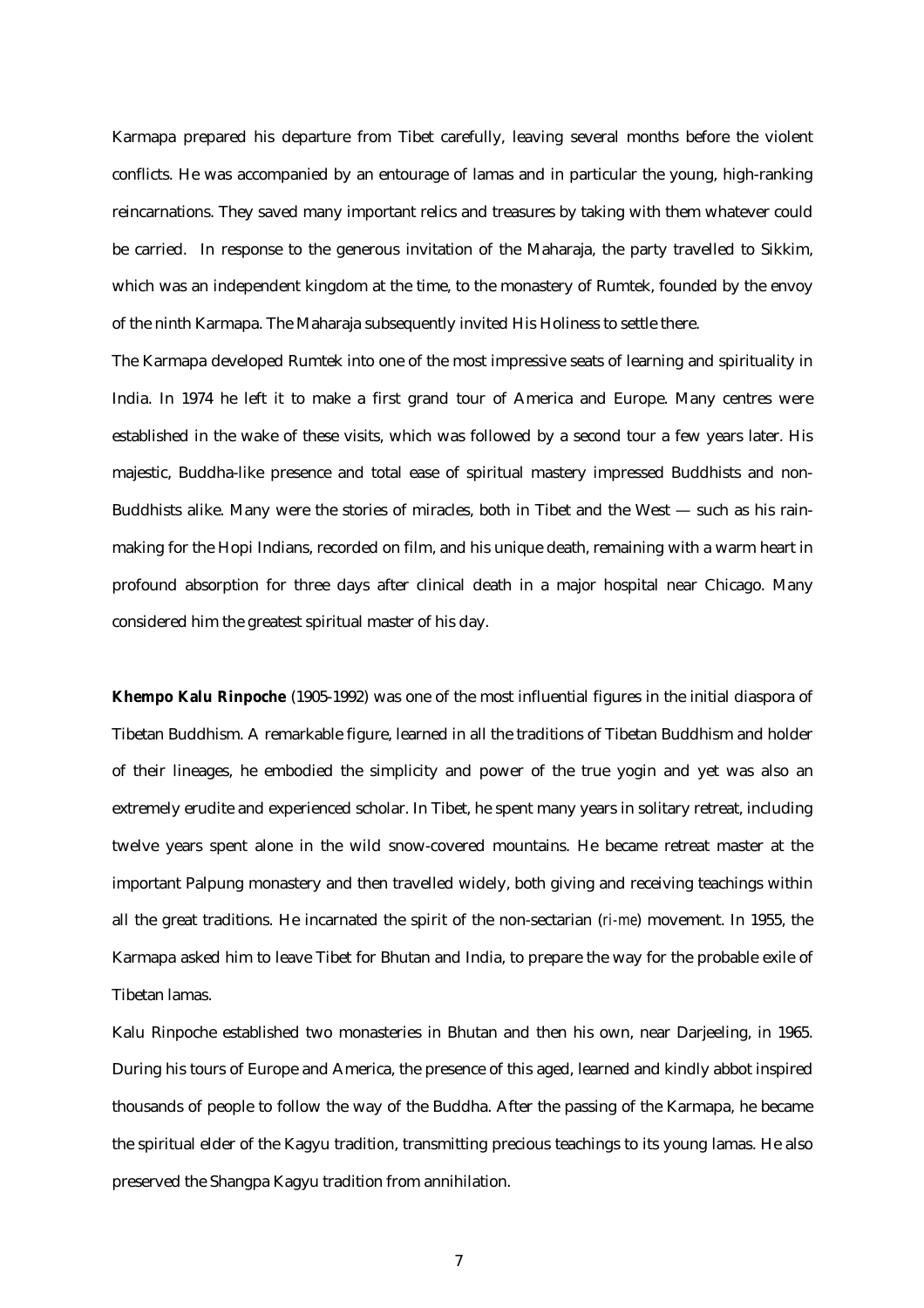**Chogyam Trungpa Rinpoche** (1939-1987), the young abbot of Surmang monastery in Eastern Tibet, was, with Akong Rinpoche, one of Mrs Bedi's proteges. She arranged for them to travel to Oxford, England in 1963 to learn English and broaden their culture. Interest in the Tibetan gurus soon grew and within a few years they and their students were seeking a place to establish a centre. As chance would have it, a small Buddhist centre in Scotland's Southern Uplands, created by the Canadian monk Anandabodhi, was up for sale. In 1967 the two lamas bought it and established the Samye Ling Tibetan Monastic Centre, the first Tibetan centre in the west, naming it after Samye, the first great monastic institution in Tibet.

Returning in 1968 from a pivotal retreat in Bhutan, Trungpa Rinpoche disrobed, married and started to teach in the uncompromising style of the siddhas. Akong Rinpoche thought this an untimely and unwise decision. Their radical disagreement was eventually arbitrated in favour of the latter by HH the Karmapa. Destined to spread Buddhism as a freelance, rather than as a representative of the Kagyu tradition, Trungpa Rinpoche sailed to the USA and started his prodigious yet controversial teaching work there. Reinstated as a Kagyu representative in the late 1970s by HH Karmapa, Trungpa Rinpoche brought mahayana and vajrayana Buddhism to thousands of Americans and Europeans and, moreover, was one of the first to transpose its message into living, modern and even poetic language.

**Dr Akong Tulku Rinpoche** was not only one of the very first Tibetan lamas to each in the West but was also responsible for bringing many eminent Tibetan lamas to Europe for the first time. From 1969 onwards, he oversaw the development of Samye Ling as a centre of hinayana, mahayana and vajrayana Buddhism, inviting leading masters from Burmese, Thai and Zen traditions as well as the Tibetan ones. By the early 1980s, he had brought all the leading Kagyu masters to the West and had, in particular, organised a six-month tour of Europe by HH the Karmapa accompanied by an eminent entourage. Akong Rinpoche also took the dharma to Africa, establishing several centres in South Africa and visiting Zimbabwe and Kenya, and established the first Tibetan centres in Belgium, Spain and Ireland.

He made Samye Ling a model for other centres to follow, establishing a temple in traditional Tibetan style, a school of traditional art and a centre for four-year meditation retreats. He also pioneered a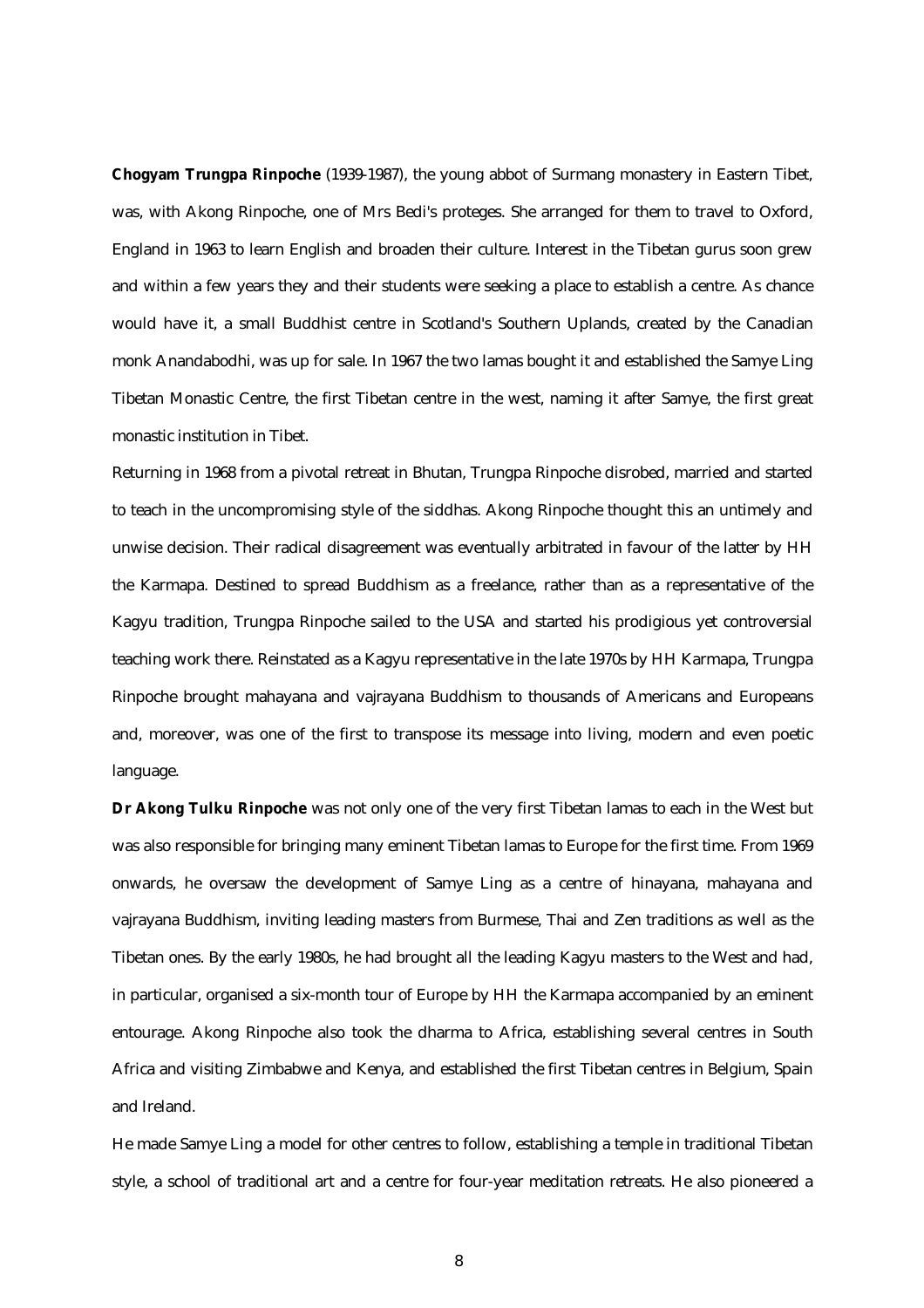complete system of psychotherapy based upon Tibetan Buddhist techniques and his own experience as a fully-qualified Tibetan doctor. Insisting on the need for active compassion in Buddhist practice, he also developed Rokpa, an organisation bringing humanitarian aid to three continents and bringing healthcare, education and environmental protection to the Tibetan plateau.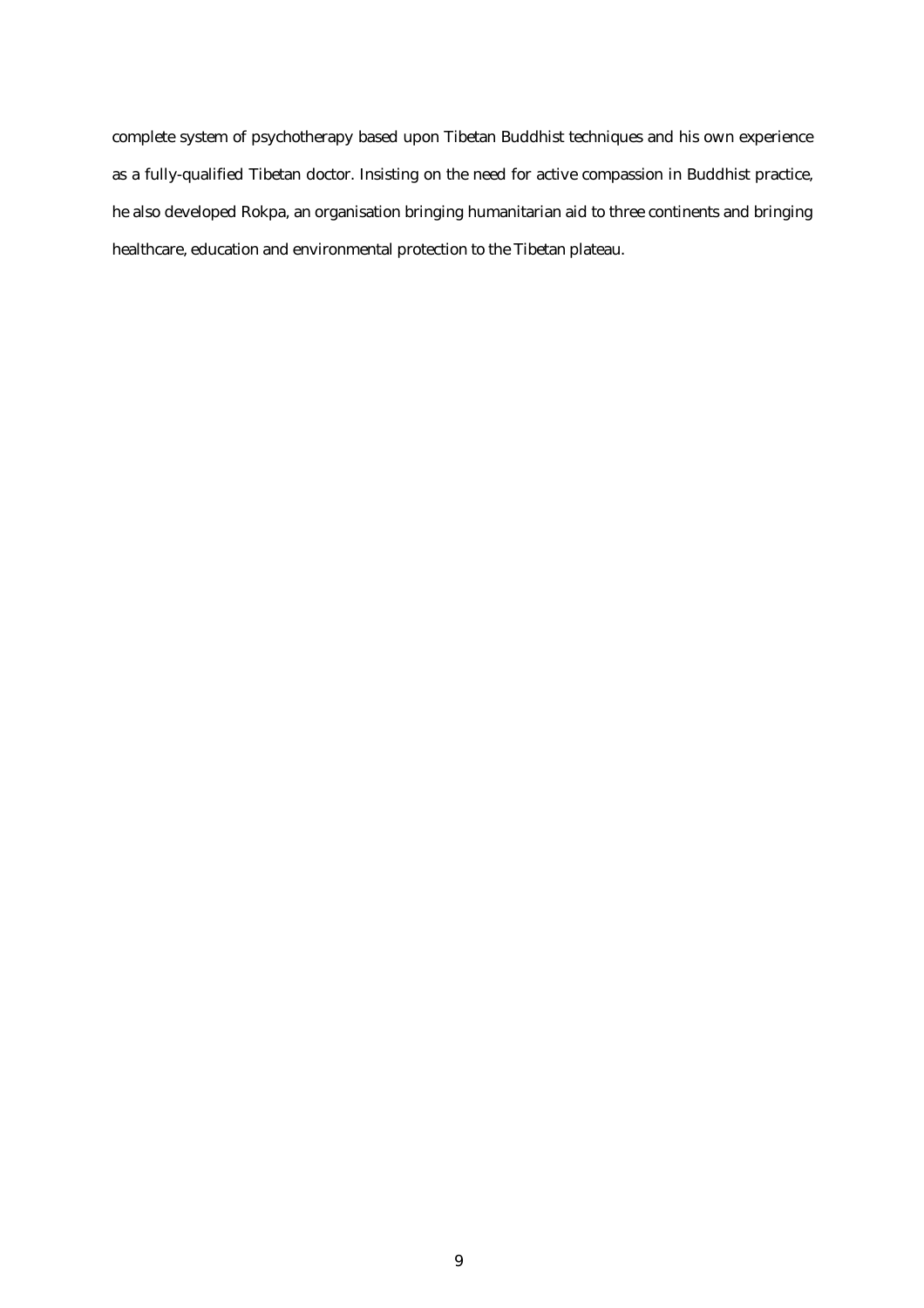#### **Gelugpa**

Whereas the other Tibetan traditions — especially the Kagyu and Nyingma — came to the West over the sixties and early seventies, it was the Europeans and Americans who went East to the Gelug tradition in India. This was due to the pre-eminence of Dharamsala in the world of Tibetan Buddhism in exile. Some erudite Gelug scholars did make early contact with the West on an academic level, aided by the fame of the Dalai Lama and the Gelug tradition's reputation for love of scholarship, but it was a limited contact, not at all like the tidal waves of spiritual awakening created in dharma centres by other lamas, such as Kalu Rinpoche. Besides HH the Dalai Lama, the most eminent Gelugpa lamas are the likes of Ling Rinpoche, Trijang Rinpoche and Lati Rinpoche. However, it fell mainly upon the following, less lofty, teachers to make that first spark of contact with Westerners and fan it into a blaze.

**Geshe Rabten** (1920-1986) was a much loved and respected figure for all those who visited Dharamsala in the early 1970s. Having studied in Tibet for some twenty years at the giant Sera monastery, he eventually gained his Geshe degree in exile. Compassionate and brilliant, he was soon appointed personal assistant to the Dalai Lama. He taught to Tibetans and Westerners alike for eight years in Dharamsala before going to Switzerland in 1977, where he founded the Tharpa Choling Centre, which he directed until his death.

**Geshe Ngawang Darjey** had also studied and taught extensively at Sera. After leaving Tibet, he gained the Geshe degree at the famous Buxador refugee camp. In 1971, he was requested by the Dalai Lama to give teachings to Westerners and to supervise translations in the newly formed Library of Tibetan Works and Archives (LTWA) in Dharamsala, where he remained until 1984. After teaching at the University of Washington and touring Europe, America and Australasia, he took up residence in New Zealand, where he founded the Dargye dharma centre.

**Lamas Thubten Yeshe** (1935-1984) and **Thubten Zopa** were responsible for developing another important stop on the early pilgrims' journeys East: Kopang monastery in Nepal. Lama Yeshe had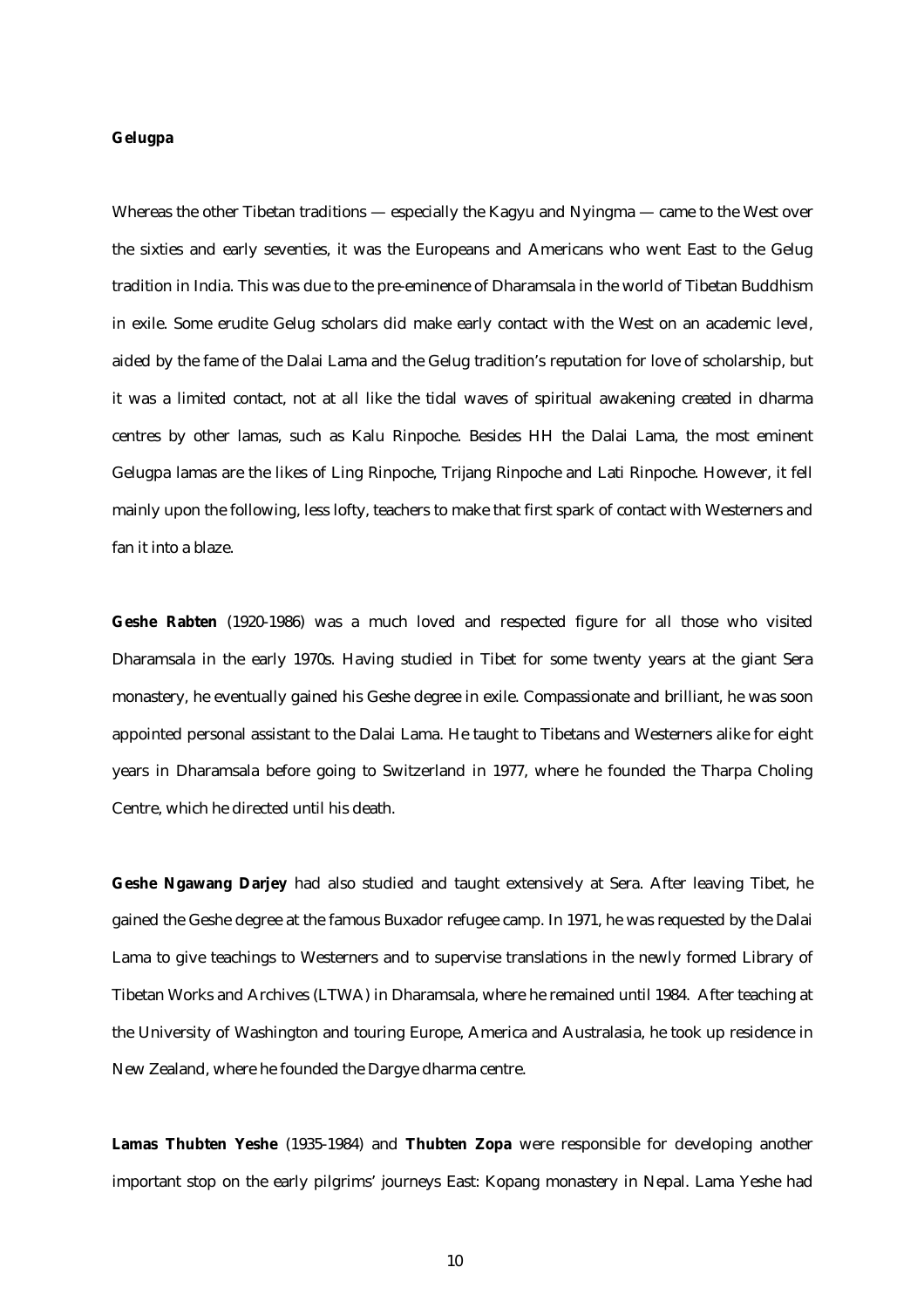studied for almost twenty years at Sera before fleeing Tibet. After ten years in the Buxador refugee camp, he and his student, Lama Zopa, moved to Nepal, founding the Mahayana Gonpa which then expanded into the Kopan monastery. Their organisation, which quickly attracted many Western followers, eventually became the Foundation for the Preservation of the Mahayana Tradition. This grew into over sixty centres in Australasia, Europe, the USA, India and Nepal. Lama Yeshe directed it until his death and was succeeded by Lama Zopa.

**Geshe Ngawang Wangyal** (1901-1983), of Kalmuck-Mongolian origin, went as a young man to Tibet and studied extensively at Drepung monastery. Extremely erudite, his studies took him to Peking, India and eventually, in 1955, to America where, in 1958, he founded the Lamaist Buddhist Monastery in New Jersey, which he directed until his death. He also founded the American Institute of Buddhist Studies in Massachusetts.

**Geshe Lhundrup Sopa** was born in central Tibet in 1923. As a boy he studied at the monastic universities of Ganden and Sera. He was the most outstanding scholar of his year in 1962 when he gained his Geshe Lharampa degree at Buxador. Later that year, he moved to America as tutor in Geshe Ngawang Wangyal's New Jersey monastery. Since the late 1960s he has been Professor of Tibetan Buddhist Studies at the University of Wisconsin. In 1975 he founded the Deer Park Buddhist Centre in the USA and is abbot of Ewam monastery.

# **1980s and 1990s: Tibetan Buddhism Flourishes**

From the handful of seeds sown by the lamas mentioned in these pages grew an abundant harvest. Without proselytising or marketing, but by simple word of mouth, interest grew and Tibetan Buddhist groups formed in nearly every city of Europe and America. Many of these developed into centres; some into monasteries and colleges. There are now more than one thousand. The late 1990s saw a great popularising of Tibetan Buddhism and an important change in the general public's perception of it. Originally something exotic and magical, in the stamp of early Tibetologists Alexandre David-Neel and Evans-Wentz, it has now become something everyday and accepted,